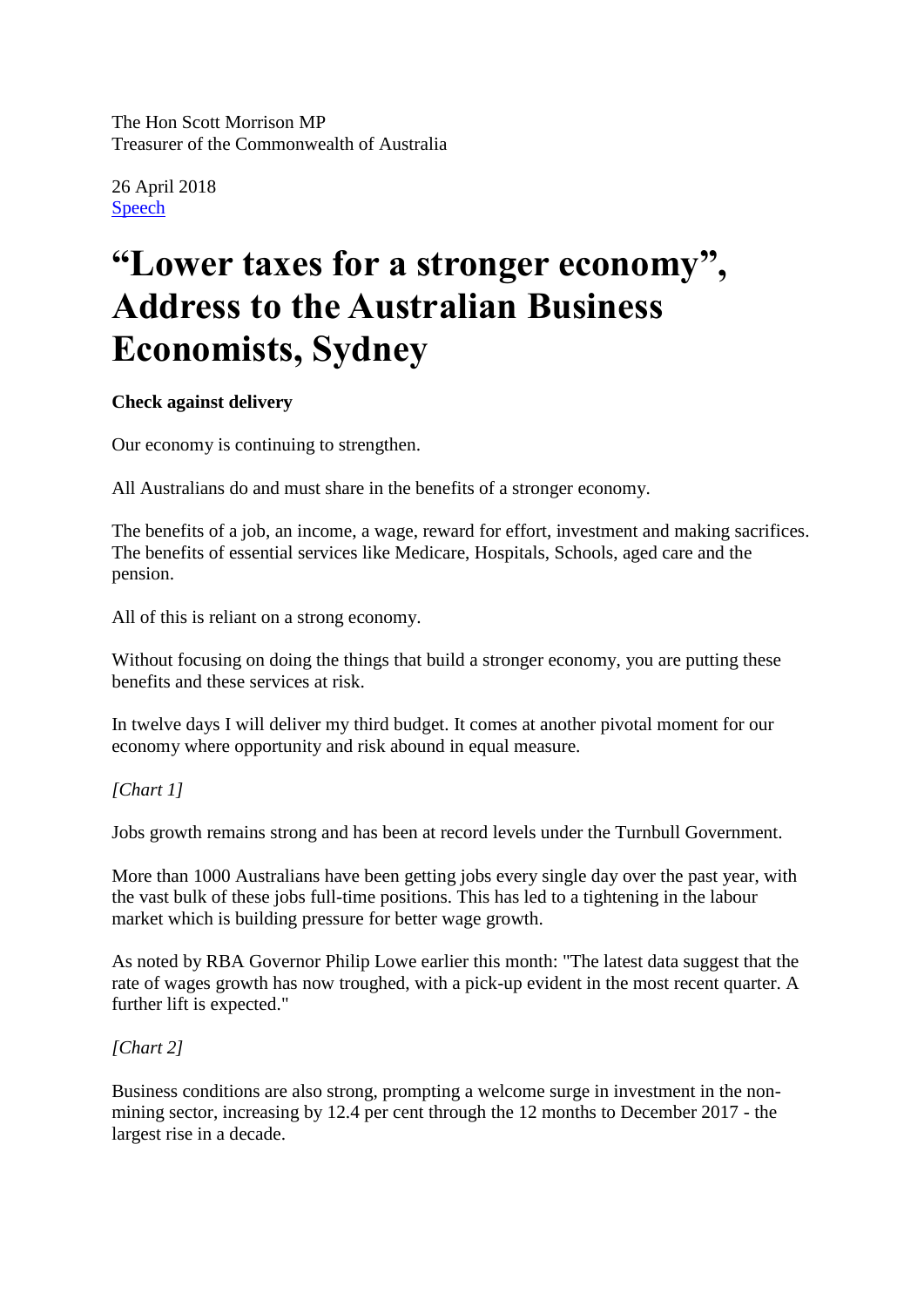Last week the IMF provided a further endorsement of the government's economic outlook that underpins our numbers, upgrading its forecast for 2018 to bring them broadly in line with our own forecasts and that of the RBA.

Our economy is finally shaking off the dulling effects of the downturn in the mining investment boom.

Now is the time to build upon growth, to create even more jobs and ensure as a government that we can continue to guarantee the essential services Australians rely on.

# **That is what this year's Budget will be about - a stronger economy, to create more jobs and guarantee the essential services Australians rely on.**

## **And, as always, ensuring that the Government continues to live within its means.**

A weakened economy erodes all of these vital things.

The Turnbull Government's national economic plan is delivering a stronger economy and we need to stick to this plan.

Our legislated tax cuts have given small and medium businesses a welcome shot in the arm, providing them with the ability to invest, grow and hire more Australians.

We are building Australia through our \$75 billion infrastructure plan, to bust congestion in our cities and make our rural and regional roads safer.

Our plan now includes a \$5 billion commitment to build the long-awaited Tulla Rail in Melbourne; a nationally-significant project decades in the waiting. So many of us have sat idle in traffic on the Tullamarine Freeway, pining for a fast train.

We have delivered record investment in our defence industry, creating jobs and supporting new high-tech companies. We have opened the doors to an array of opportunities for our businesses courtesy of new trade deals across the globe.

We have invested in science and technology, new business start ups, backing entrepreneurs with new tax incentives, supporting our manufacturing industries transition and taking action in our banking and financial services sector to ensure it is more accountable, more competitive and doing the right thing by customers.

#### **Naturally, a stronger economy provides for a stronger budget.**

# *[Chart 3]*

Company profits that were savaged in the prolonged come down from the mining investment boom, with private company profits in the National Accounts decreasing on average by around one per cent every year in the five years to September 2016, took a heavy toll, including on Government revenues.

During this time, businesses put their hands in their own pockets to keep their employees in jobs and provide the modest wage increases they could.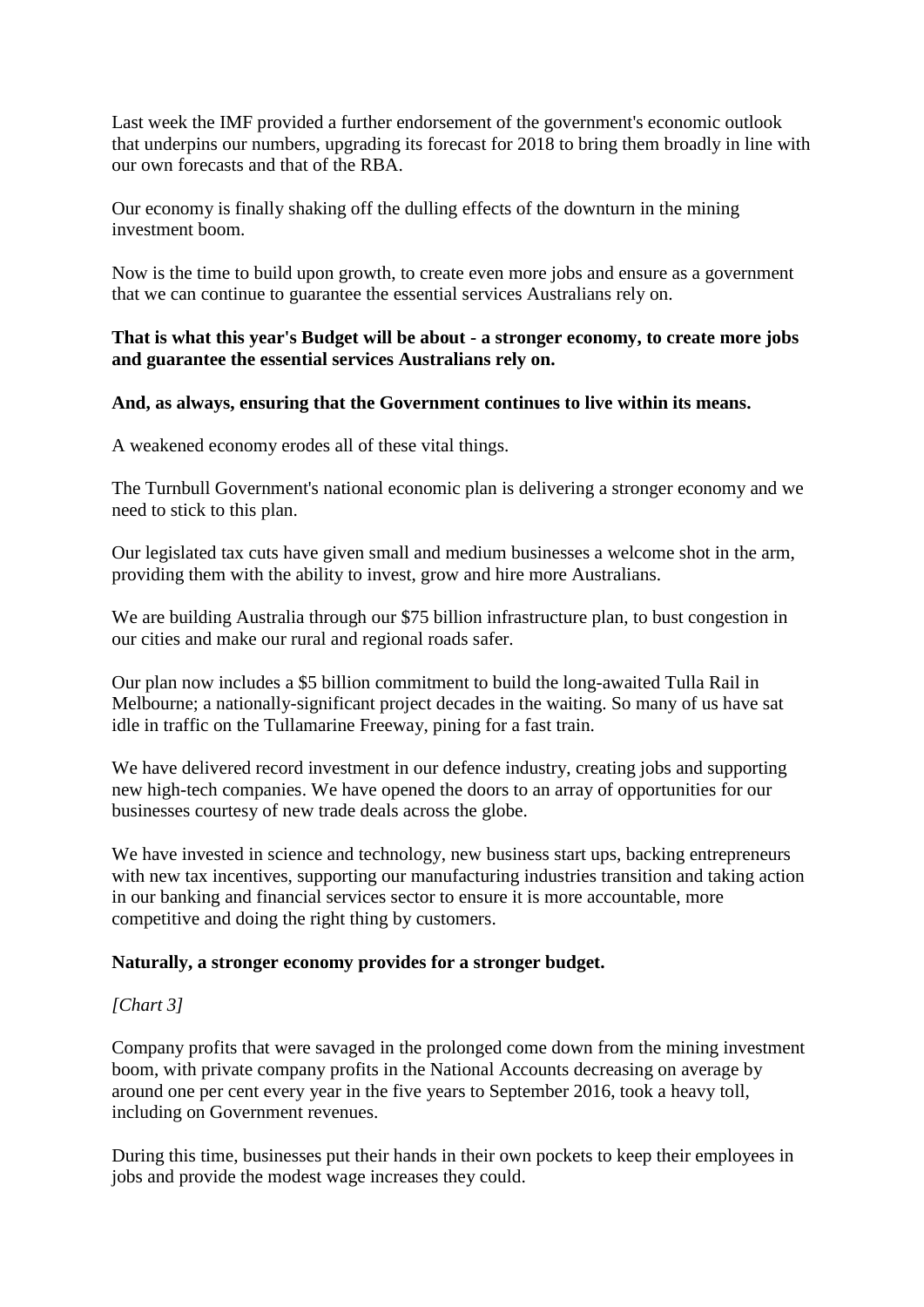Since then, the clouds have been lifting. The tangible evidence of this is found in the increased tax receipts to the Commonwealth.

Tax receipts up until February were running \$4.8 billion higher than we estimated at MYEFO in December, including \$1.2 billion in higher individual tax receipts and \$3 billion in higher company tax receipts.

This has been preceded by the Government taking action to get spending under control, employing a strict budget policy on each department: Want to spend money? Find taxpayers some equivalent savings to offset it.

# *[Chart 4 ]*

This has brought a consistent discipline to our budgetary process that has kept us on track. Real expenditure growth remains below two per cent – the lowest of any government in at least the last 50 years.

As a Government we have also not relied on commodity price assumptions to prop up our budget. Hence where there have been improvements they have supported the bottom line, rather than being spent on the hope they will be sustained, as predecessors have done.

**This will be another responsible budget that sticks to our plan that has been keeping us steadfastly on track over the past five budget statements to bring the budget back into balance by 2020-21, shoring up our AAA credit rating in the process.**

Australians are not easing off, and nor do they expect the Government to.

That is why this will be another Coalition Budget that sees the Government living within its means.

But it will also be another Coalition Budget that continues to focus on strengthening our economy as our priority.

# *[Chart 5]*

Our actions to turn around investment in this country and get jobs growth moving again, the majority being full time permanent jobs, and reducing welfare dependency for working age Australians to the lowest level in 25 years, is also why we've been able to stay on track to bring the budget back to balance.

A stronger economy means a stronger budget.

In this year's budget, we will act again to build a stronger economy that enable us to shore up the nation's finances and guarantee the essential services that Australians rely on both now and into the future.

Only a stronger economy, backed up by a Government that knows how to live within its means, can provide a real guarantee on these essential services - Medicare, schools, hospitals, aged care and disability services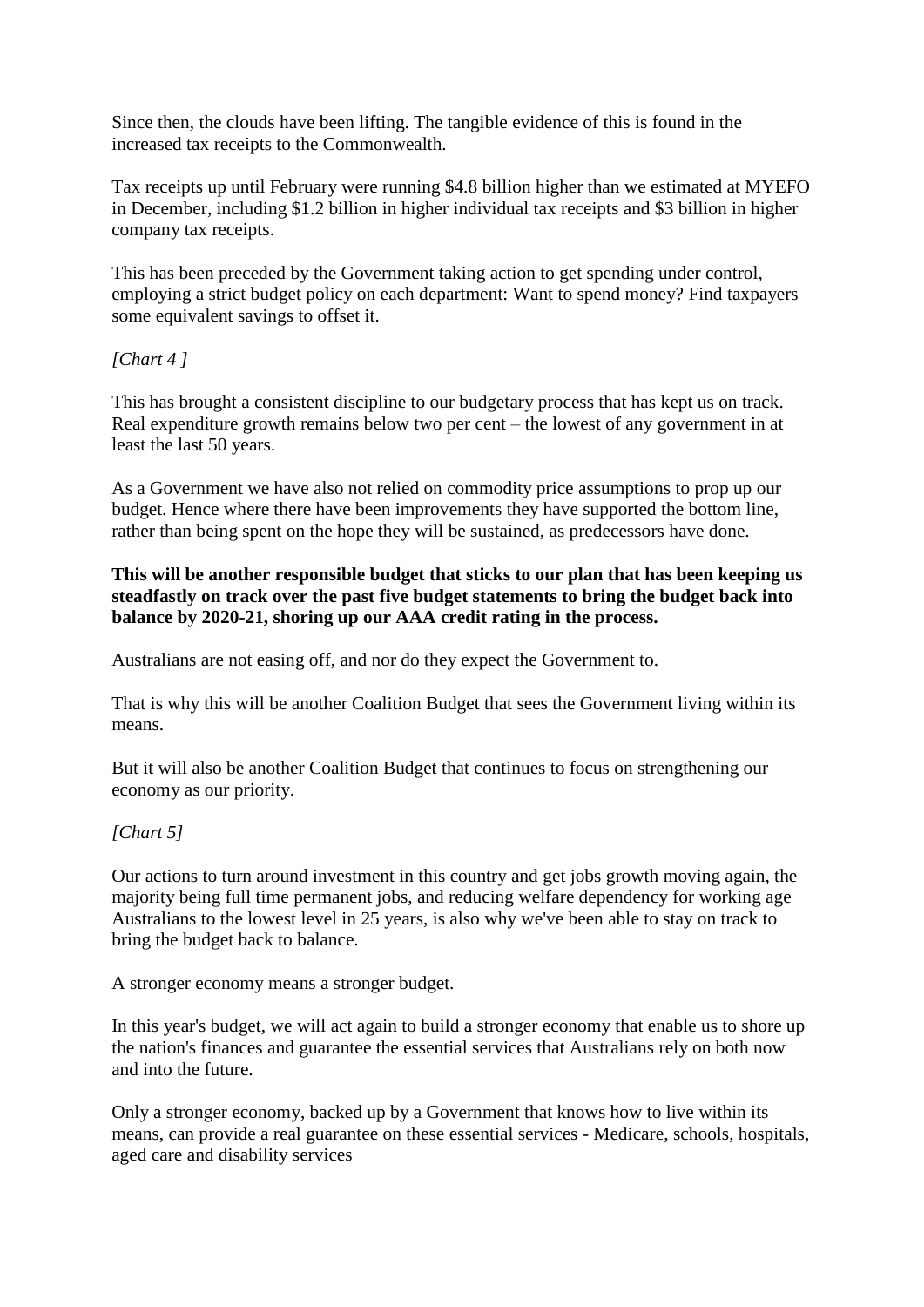## *[Chart 6]*

**In last year's Budget, we asked Australians to fill the \$57 billion shortfall in funding for the National Disability Insurance Scheme that we inherited when we came to Government through a 0.5 per cent increase in the Medicare Levy, each according to their means.**

Labor put forward the same proposal to part fund the NDIS when they were in Government, which was supported by the Coalition on a bipartisan basis in opposition. It was the right thing to do.

The plan we outlined last year has been well supported by Australians but, disappointingly, this time it did not receive bipartisan support from Bill Shorten and the Labor Party in the Parliament.

Australians agreed it would provide certainty to the hundreds of thousands of Australians who live with a disability, and help support their families and carers.

We have appreciated that support as I am sure those with disabilities and their carers and families have also appreciated.

As my brother-in-law Gary, who has MS, explained to me last year about living with a disability and I recounted to the Press Club:

"People are enormously generous, not just happy to help, but keen to help. It's not flash being disabled. But if there's anything good about it, it's that you're disabled in Australia".

We did not put forward this proposal in last year's budget lightly, as we knew it would cost Australians more, but we had faith in the big heartedness of Australians. It was about helping your mates.

Julia Gillard put it well when she said "everyone puts in because everyone takes out".

Labor have clearly asked away from this view in Opposition.

A year later, our fiscal position has improved. The conservative estimates we had prepared at the time, proved to be conservative.

It is always the right thing to do be on the cautious side of the line when it comes to managing your finances.

Our economy is now stronger and it is continuing to strengthen under the Turnbull Government's national economic plan. This has created more and better options.

That is why we are now in a position to give our guarantee to Australians living with a disability and their families and carers that all planned expenditure on the NDIS will be able to be met in this year's Budget and beyond without any longer having to increase the Medicare levy.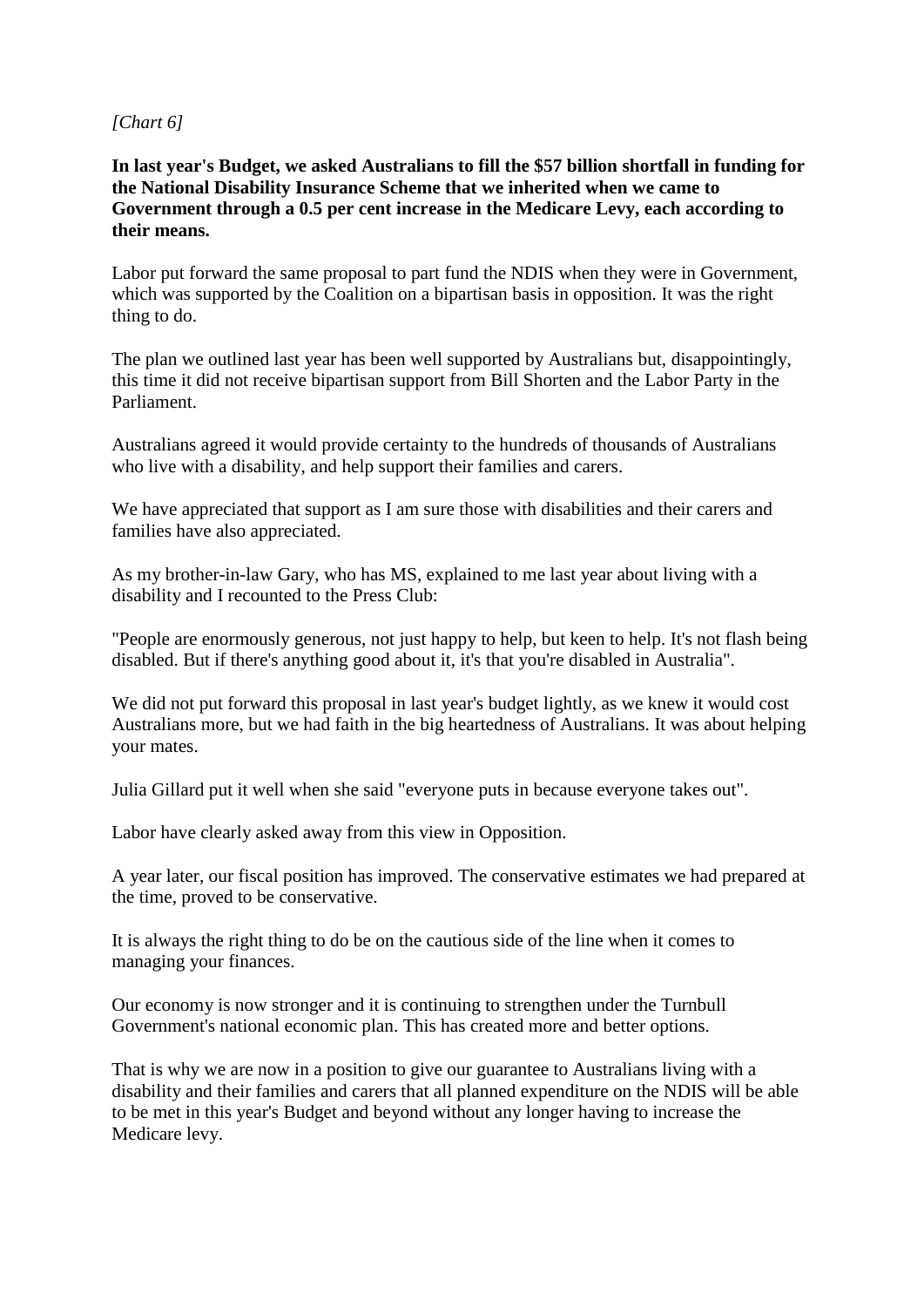Fiscal details of this decision will be set out in the budget. The decision is also taken without impacting on the Government's plan and timetable to return the budget to balance.

This is the benefit that comes from a stronger economy.

It remains the case that Labor did not fully fund the NDIS when they were in Government. What I have announced today is that this gap can now be made up over time by continuing to deliver a stronger economy and by ensuring the Government lives within its means.

The Turnbull Government has a plan to do this and can be trusted to deliver both.

The task we now have to focus on is delivering the NDIS in the most efficient and effective way possible. It still has a long way to go and there is still a lot of work to do to get it right. That is what we will be focusing on.

The reason we proposed to increase the Medicare Levy was only to fully fund the gap left behind by Labor on the NDIS.

By their own admission, however, Labor's proposal to increase the Medicare levy for those earning more than \$87,000 and to increase the top marginal tax rate had nothing to do with funding the NDIS. Their proposal was just another Labor tax increase on working Australians.

So why now have Labor dropped their Medicare levy increase, but kept their permanent increase in the top marginal rate.

This is in addition to Labor already boasting of and getting ready to hike more than \$200 billion in additional new taxes on Australians if they win power at the next election.

Taxes on small businesses, taxes on retirees and pensioners, taxes on family trusts, taxes on mums and dads who negatively gear their investment properties and taxes on workers. The list grows by the month.

# **Labor's plans for higher taxes will make our economy weaker, not stronger, putting at risk the benefits, the jobs, the wages, the incomes and the essential services that depend on a stronger economy. And we all know Labor can never live within their means.**

As economists, you are more than aware of the intrinsic link between tax and economic growth, and how creating an unnecessary tax burden squashes incentive and aspiration, and chokes demand.

Tax can go too far.

## **The Turnbull Government fundamentally believes that one of the ways you build a stronger economy - to create jobs and allow you to guarantee the essential services Australians rely on - is by ensuring the tax system does not act as a sheet anchor on growth and aspiration.**

The bigger the tax burden gets on the shoulders of Australians and our army of business owners, the greater the risk that it will cost jobs and restrain economic growth.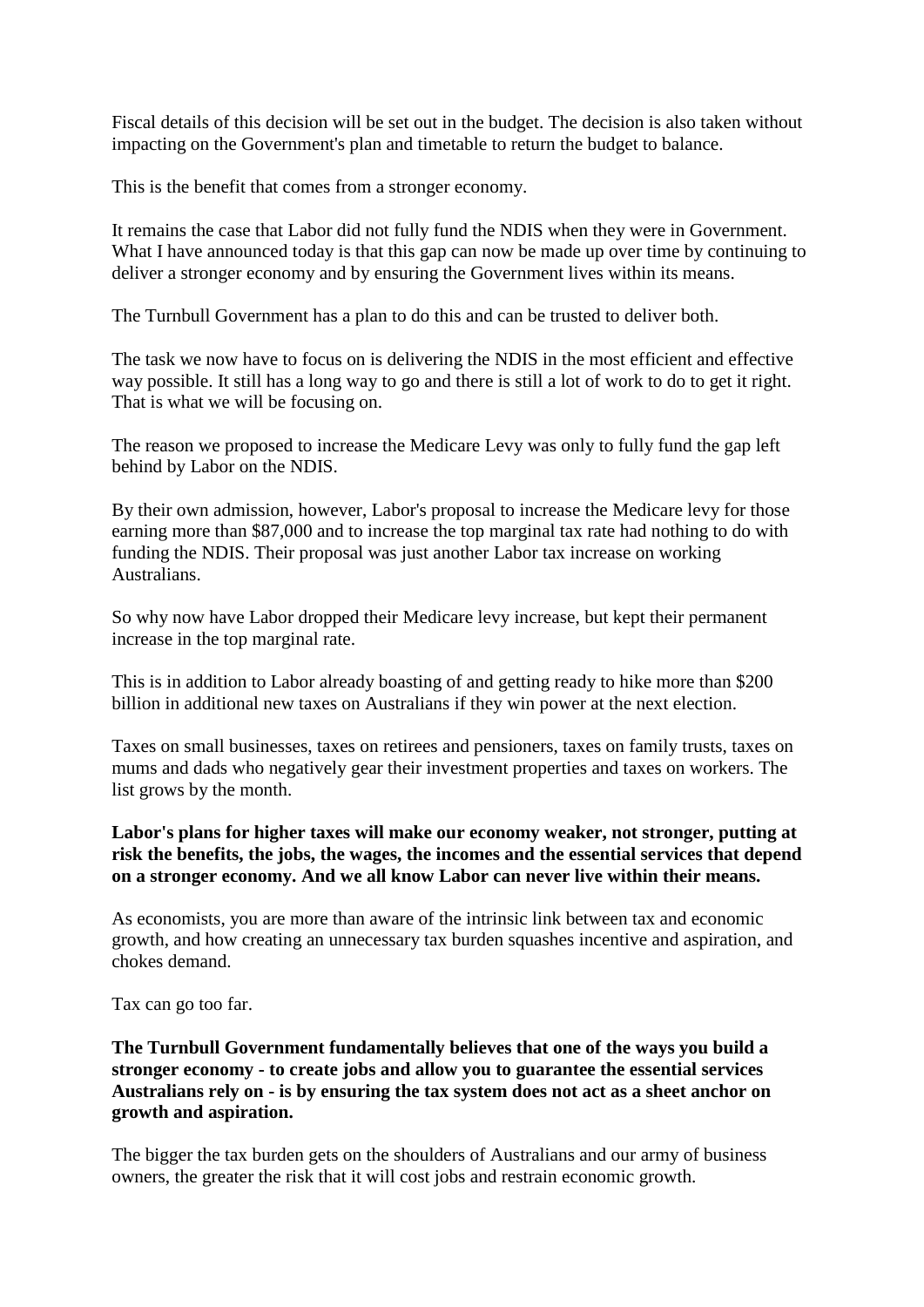This is why it is important that when you put a budget together, you set clear ground rules on the level of tax you are prepared to ask Australians to pay. And you stick to those rules.

One of those rules that we have set is a speed limit on taxes, so we don't get into the fools scenario where you let your taxes chase your spending.

# *[Chart 7]*

We have imposed a speed limit on taxes in our Budgets, that requires that taxes do not grow beyond 23.9 per cent of our economy.

It's easy to keep spending more money if you think you can endlessly keep raising taxes. That's what Labor thinks. But this thinking forgets that if you tax your economy too heavily it begins to eat itself, like a snake eating itself from the tail. That is what Labor's tax policies will do to our economy.

In the last forty years taxes as a share of our economy have only been above 23.9 per cent of our economy on just five occasions, including the one off spike from the introduction of the GST, rising only as high as 24.3 per cent.

Labor have abandoned their previous commitment to a speed limit on taxes. They do not want to be constrained.

At the last election Labor's proposed tax increases were going to take taxes as a share of our economy to 25.7 percent. Even Whitlam did not dream of taxes at those levels. At that level, Labor will impose \$50 billion a year more in taxes than our Government's tax speed limit at the end of the medium term.

And now they have extra new taxes on family businesses, retirees and pensioners adding to those on Small businesses, housing, investment, wage earners, and the list goes on.

Under Labor, Australians will pay more in higher taxes, as they take your money and just spend it and whatever pops into their head.

Our tax speed limit is not just a discipline to protect against uncontrolled spending, it's also an indicator of when tax relief is most urgent for the economy. It's a warning light.

In 2016-17, tax-to-GDP was 21.6 per cent, with tax receipts having grown by 4.7 per cent from the previous year. This year as company profits have moved out of their lull, Treasury predicts a 7.9 per cent rise in tax receipts, with the tax-to-GDP ratio to rise to 22.5 per cent before reaching 23.8 per cent in 2020-21 when the budget is projected to return to balance.

Clearly, tax relief will be required to stay under our cap on current projections over the forward estimates and across the medium term.

#### *[Chart 8]*

But it will also be required to prevent too many Australians moving into a higher tax bracket. The Parliamentary Budget Office predicts bracket creep will see Australians paying an extra \$52 billion in tax by 2021-22 if our tax thresholds remain the same.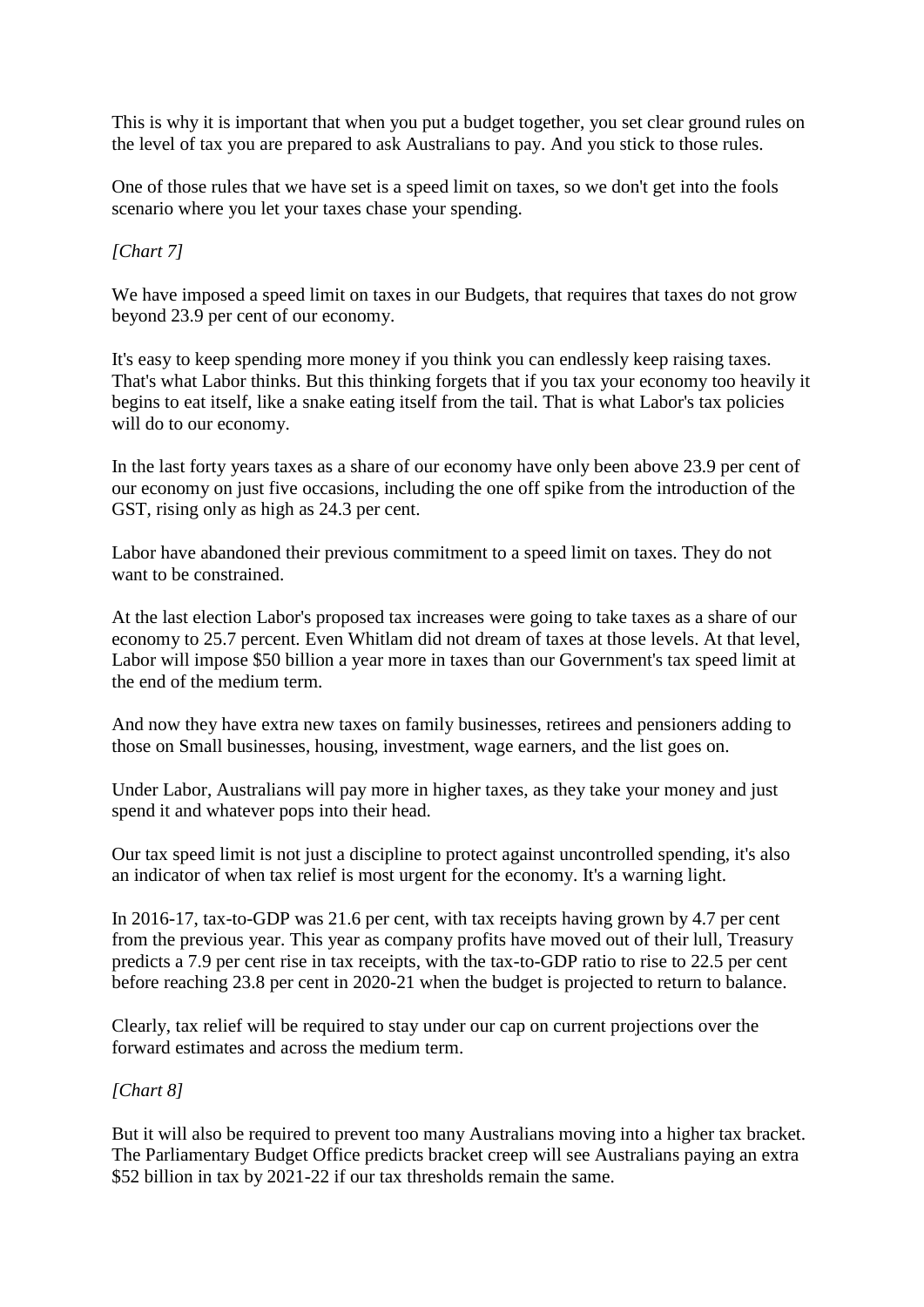So in light of these figures, it is important to define who actually does pay tax in this country. Who shoulders the burden, and is our system (and the perception of our system) fair?

Because there are plenty of myths being put about by those who just want to increase your taxes.

A regular refrain from the high tax club is that our companies don't pay tax.

Well there is \$68 billion in corporate tax receipts from 2016-17 that says otherwise. As a percentage of GDP, that collection represents 4.4 per cent; that is twice what it is in the US at 2.2 percent and significantly higher than the UK at 2.5 per cent.

In the latest tax statistics to be released tomorrow, the top 10 companies paid 27 per cent of total corporate tax - more than the amount paid by almost one million small companies across Australia.

The top 50 companies paid 38 per cent of all corporate tax collected.

## *[Chart 9]*

But not only are these companies paying a significant share in taxes, they are also paying one of the highest corporate tax rates in the OECD at 30 per cent.

When Peter Costello slashed the company tax rate from 34 percent to 30 per cent in 2001, there were 19 OECD countries that had a higher rate than Australia's new setting.

Now that President Trump's substantial tax cuts have taken effect, there are only two. And in 2020 there will be one after France's already legislated rate cut takes effect, leaving our companies at a significant disadvantage compared to our competitors who are benefiting from a 19 per cent rate in the UK, a 17 per cent rate in Singapore and on average a

combined federal and state rate of around 25 per cent in the US.

We have already delivered a five percentage point reduction in tax rates to businesses with a turnover under \$50 million, and it remains our mission to extend those cuts to all businesses, to give them the incentive to invest, hire more Australians and create a stronger economy.

#### **We also see the same picture on personal income tax.**

This burden is also carried by the few, not the many, despite the claims of the high tax club.

#### *[Chart 10]*

A massive 17 percent of the \$186 billion collected in personal income tax for 2015-16 was paid by the top one percent of taxpayers.

One percent of taxpayers, paying seventeen percent of the personal income tax collected!

Extend that out further and you find that the top 10 percent of taxpayers pay 45 per cent of total personal income tax paid to the Commonwealth.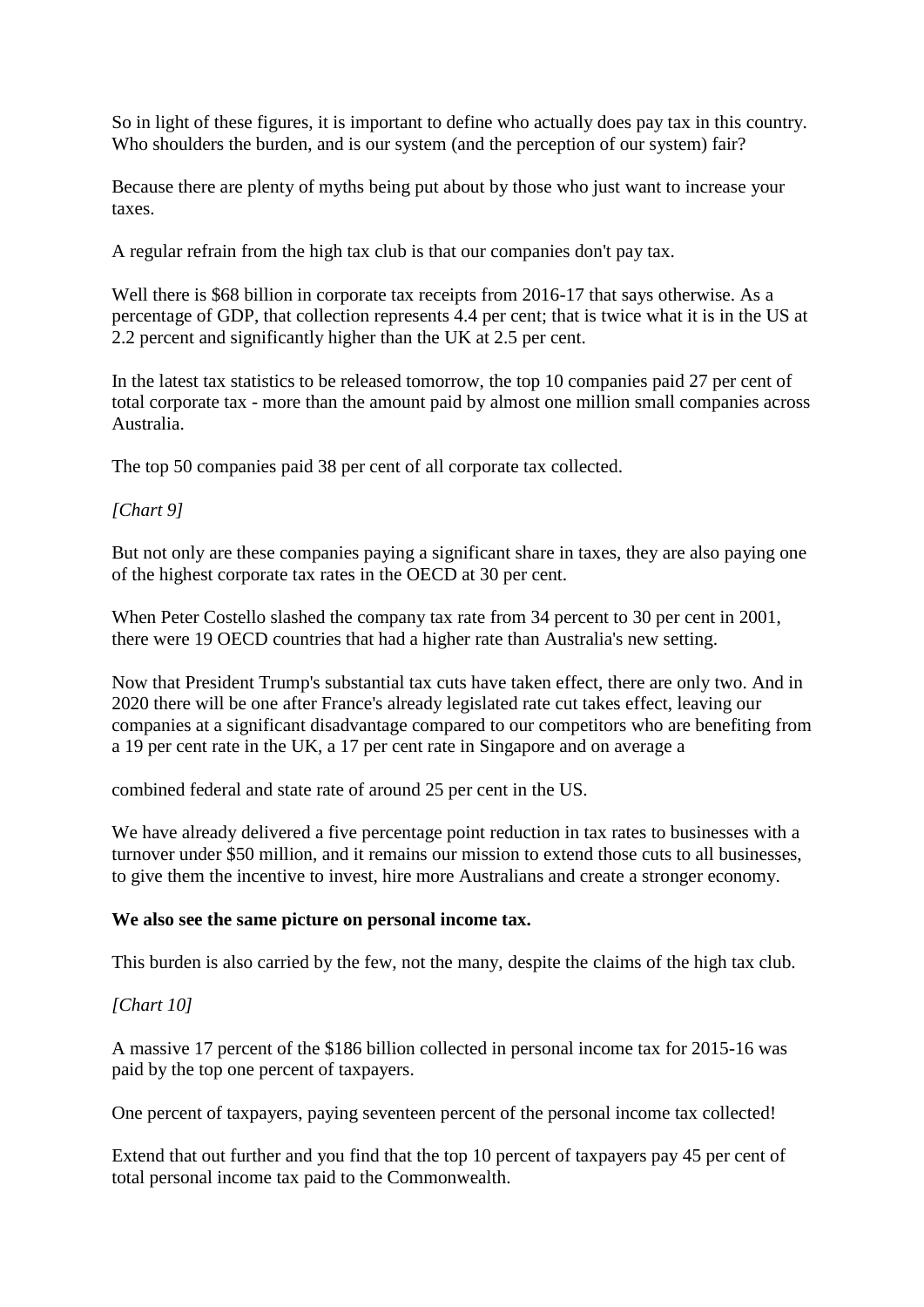Twenty years ago, the top 10 per cent paid 36 percent.

The latest 2015-16 tax stats also show the 416,000 Australians who were in the top tax bracket paid \$56 billion in that year - that is 4.1 percent of taxpayers paying 30 per cent of the personal income tax raised.

When you combine the top two tax brackets, you get 2.4 million Australians, 23 per cent of taxpayers, paying 65 percent of personal income tax.

Less than a quarter paying almost two thirds.

These are the people that Labor believe need to pay more tax and they are happy to hit. These are people earning more than \$87,000 per year. These are Labor's fat cats.

It is also important to note that in 2015-16, 3.6 million Australian households received more in Government payments than they paid in income taxes. This reflects around 40 per cent of households.

Four out of every ten households not paying any net tax after benefits.

The income tax burden is already falling on a smaller group of Australians who also play a critical role in creating and building the stronger economy that all Australians rely on.

# *[Chart 11]*

And if Labor get their way, they will send Australia's top marginal tax rate to 49 per cent, compared to 47 per cent under the Coalition, not only well ahead of most of our fellow OECD nations, but with a vastly lower threshold where that top rate kicks in.

# **Being successful in Australia is not something we should sneer at, nor something we should seek to punish, discourage or demonise.**

We must always resist the temptation to play class warfare in Australia. We are not the United States or the United Kingdom. We have a very different economic history.

Do we really think the country and our economy is going to grow by adopting the politics of envy rather than the economics of opportunity? It has never worked before.

Success should be nurtured and celebrated, instead of having a target on its back from Labor.

Successful Australians do not begrudge paying the larger share of tax, including proportional to their income. We have a progressive tax system in Australia. It is what makes us a fair society. It is what enables us to provide a strong and reliable social safety net.

But we cannot push this to breaking point, where you only end up committing economic self harm.

I want a tax and welfare system that rewards effort and fosters aspiration; a system that is fair and balanced for all Australians. One that doesn't seek retribution but instead sets out to lift the living standards of all.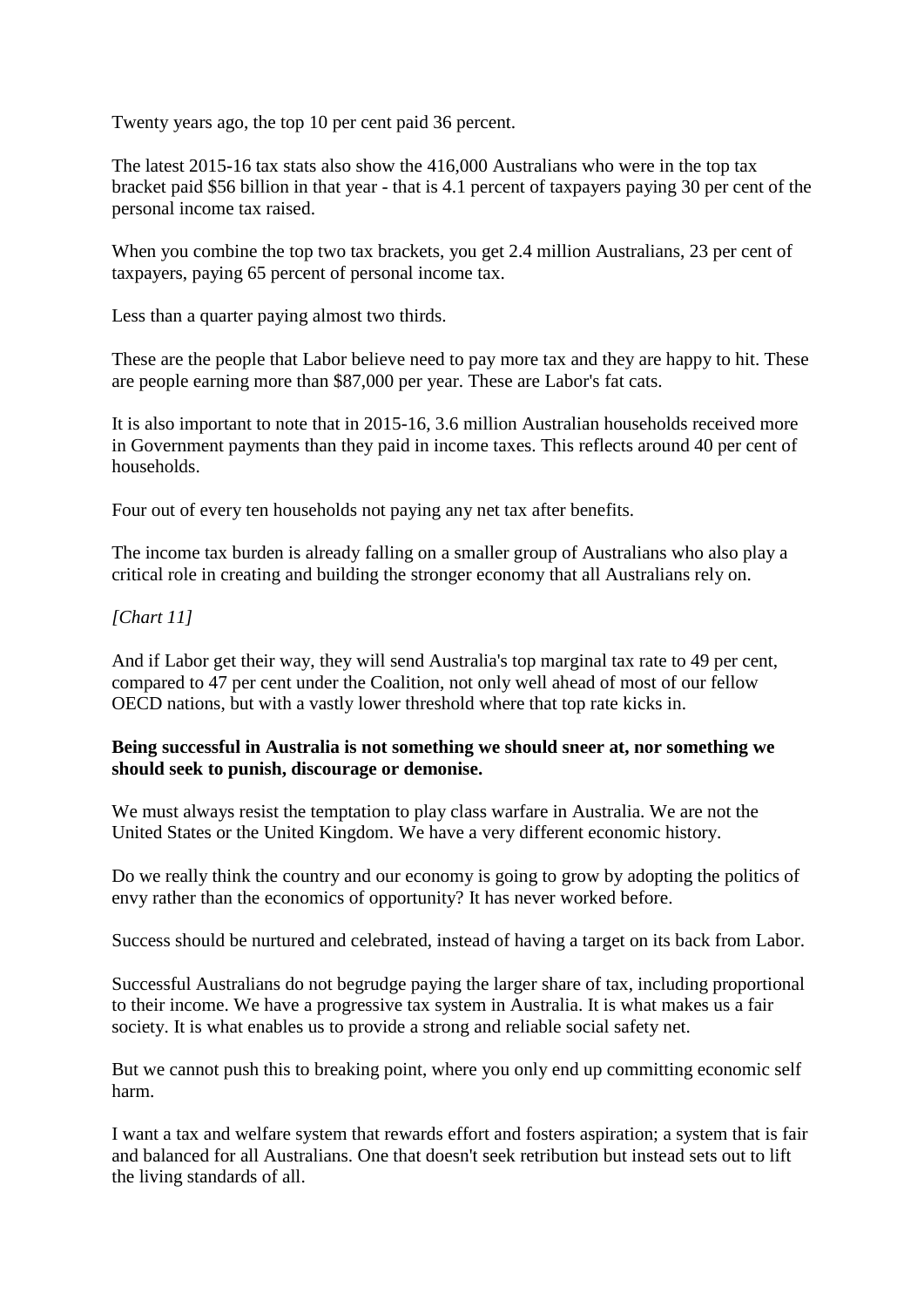For you to do better, someone else does not have to do worse, or be held back. This is poverty thinking that seems to have completely captured the Labor party and its leader, Bill Shorten, who has decided to embrace the extremes of politics, rather than pursue a sensible middle ground economic path.

# **When it comes to tax we must also be mindful to protect our tax base. While the Turnbull Government strongly believes that taxes should be lower, simpler and fairer, we also believe they must be paid.**

To protect our tax base, we have demonstrated our diligence in ensuring all Australians, businesses and multinationals pay their fair share of tax.

Since the 2016-17 Budget, the Government has announced tax integrity measures that raise more than \$5 billion over the period to 2019-20.

Our Multinational Anti-Avoidance Law alone is clawing back into the tax net \$7 billion a year in sales from foreign companies operating in Australia.

We have also improved the integrity of the GST, a major revenue source for the States and Territories, by making sure foreign companies pay GST for online sales to Australians.

This not only provides extra GST revenue, it levels the playing field for Australian retailers.

And since July 1, foreign companies have been paying GST on digital products and services they provide to Australian customers. Within the first two quarters alone, revenue collections are almost what we had budgeted for the whole financial year.

The loopholes are being shut.

Earlier this month I announced the GST funding pool that is divided between the States and Territories had increased by \$3.2 billion in the last year.

More than half of that increase - \$1.85 billion - can be attributed to our tax integrity measures. These are funds, clawed back from foreign companies that are now going towards hospitals, schools, and housing and homelessness programs.

While we have had some significant wins by broadening the GST base to include more foreign companies, taxing the digital economy as a whole remains more of a conundrum.

We are seeing a big part of our tax base being ripped out of our country by the business models of global digital and social media companies.

Our international tax system was simply designed for a different time and a different economy.

This is increasingly acknowledged by the companies themselves.

Earlier this year I met with a handful of digital companies in Seattle and Silicon Valley including Google and Amazon, and there is an understanding that the current system that has benefited them greatly is simply not sustainable, nor palatable to the public.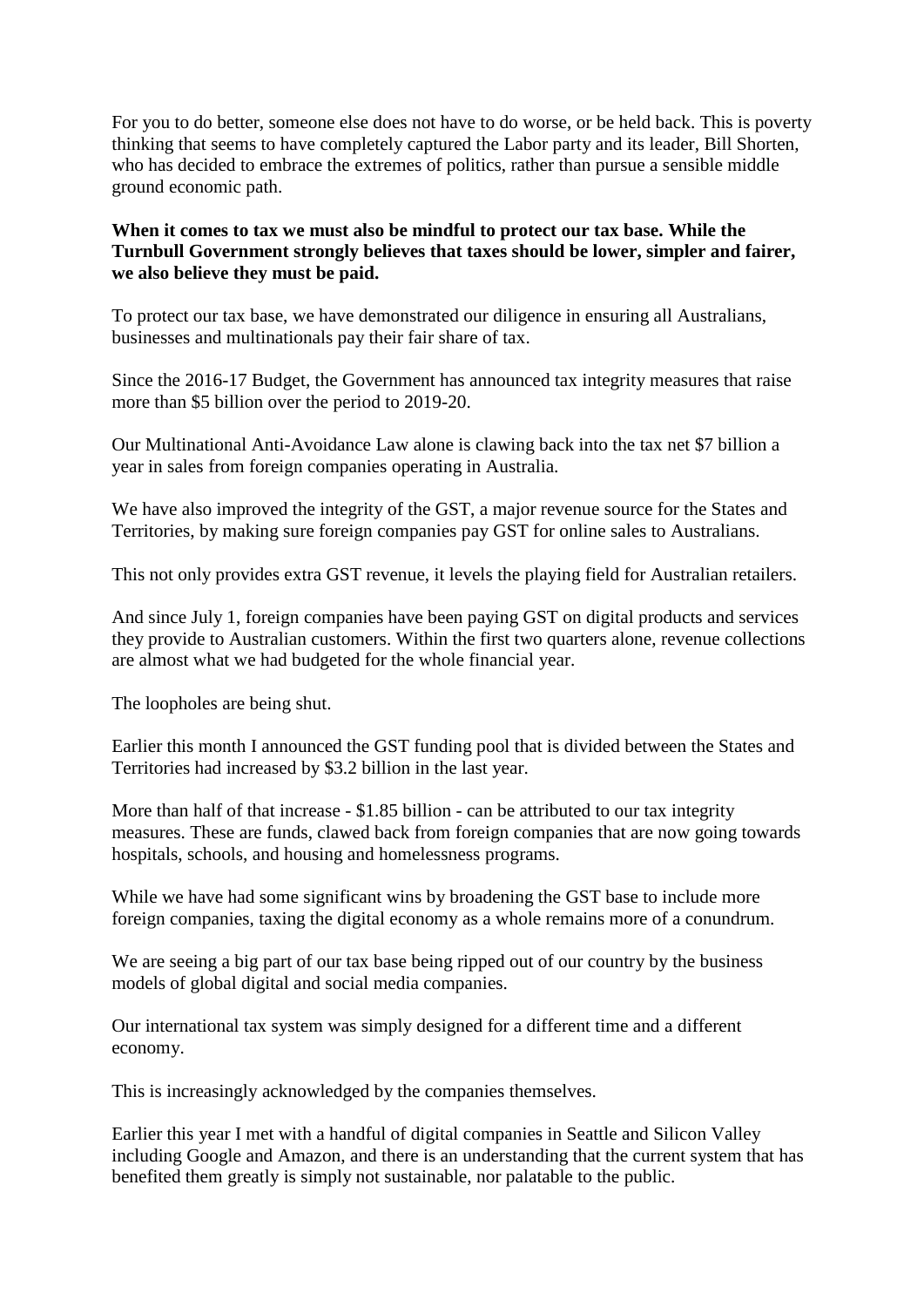Thankfully, Australia is not a pariah on this issue.

At the March G20 meeting of finance ministers in Buenos Aires, there was a deep understanding of the need to work collaboratively, not just with each other, but with the architects of the new economy.

We need their involvement, rather than their active resistance, to ensure our tax and regulatory systems are calibrated for the new economy.

So there are some big decisions being made in this area and we continue to work with other countries, and I will have more to say about this in the Budget.

# **In closing let me confirm that in this year's Budget we will be delivering tax relief to put more money back in the pockets of middle to lower income Australians to deal with their own household and family budget pressures.**

We acknowledge that as our economy continues to strengthen and as our budget position is improving, many Australians have been doing it tough and many are yet to experience the benefits of that growth.

This is why it is important that when we consider any plan for tax relief, middle to lower income families will come first as part of any broader plan.

By prioritising these households with tax relief and not hitting those who are already carrying a significant tax burden, we believe we are getting the balance right.

As promised, we will do it in a way that is both affordable and responsible.

We will do it and stay on track to bring the budget responsibly back into balance which has been consistently projected for 2020-21 for five consecutive budgets and budget updates.

As a result, nor should this compromise our AAA credit rating. We are one of only ten countries that boast a AAA rating with all three rating agencies and we are not about to jeopardise that advantage.

We will be targeted and we will be measured. Action taken will be part of a broader plan. And we will deliver tax relief in the most efficient and affordable way. So expectations should be conditioned to these parameters.

It's simple, we believe the tax that you pay is your money. You earned it.

You're paying us, not the other way around.

A tax cut is not a welfare payment. It is not a give away as Labor and the high tax club seem to think. It is not the Government spending money. That is how Labor describe tax cuts, as expenditure. It tells you a lot about what they really think about your money.

Consistent with Liberal and National Party values, the Turnbull Government is for lowering taxes, Bill Shorten and the Labor Party are for increasing taxes. The choice now could not be more clear.